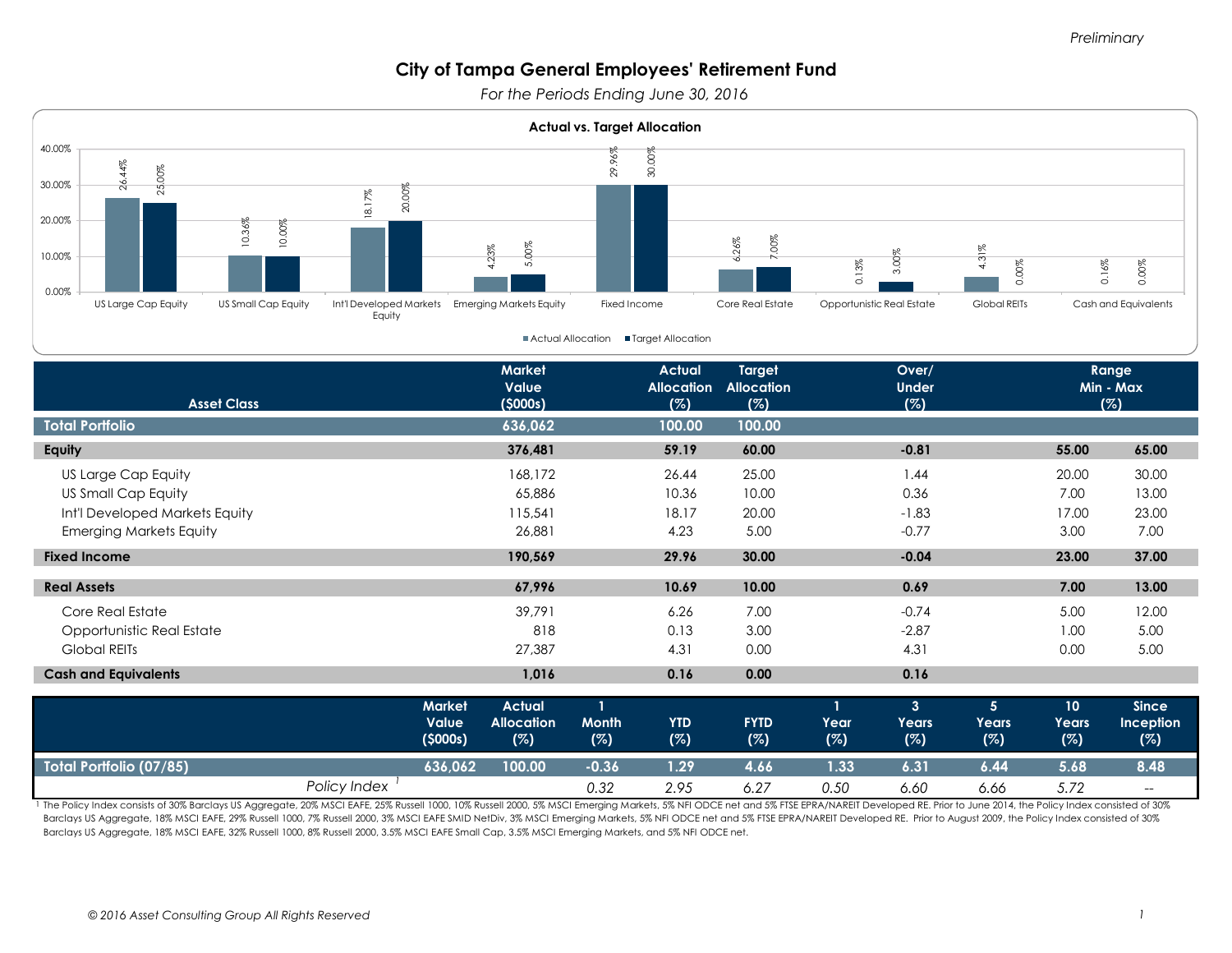*For the Periods Ending June 30, 2016* 

|                                                           | <b>Market</b><br><b>Value</b><br>(5000s) | <b>Actual</b><br><b>Allocation</b><br>(%) | <b>Month</b><br>(%) | <b>YTD</b><br>(%)  | <b>FYTD</b><br>(%) | Year<br>(%)        | 3 <sup>1</sup><br>Years<br>(%) | 5 <sup>1</sup><br>Years<br>(%) | 10 <sup>°</sup><br>Years<br>(%) | <b>Since</b><br><b>Inception</b><br>(%) |
|-----------------------------------------------------------|------------------------------------------|-------------------------------------------|---------------------|--------------------|--------------------|--------------------|--------------------------------|--------------------------------|---------------------------------|-----------------------------------------|
| Total Portfolio (07/85)                                   | 636,062                                  | 100.00                                    | $-0.36$             | 1.29               | 4.66               | 1.33               | 6.31                           | 6.44                           | 5.68                            | 8.48                                    |
| Policy Index                                              |                                          |                                           | 0.32                | 2.95               | 6.27               | 0.50               | 6.60                           | 6.66                           | 5.72                            |                                         |
| US Large Cap Equity (04/02)<br>S&P 500                    | 168,172                                  | 26.44                                     | $-2.12$<br>0.26     | $-1.25$<br>3.84    | 5.02<br>11.15      | $-2.90$<br>3.99    | 11.18<br>11.66                 | 11.58<br>12.10                 | 7.31<br>7.42                    | 7.29<br>6.47                            |
| US Small Cap Equity (01/99)<br>Russell 2000               | 65,886                                   | 10.36                                     | $-0.04$<br>$-0.06$  | 1.71<br>2.22       | 5.77<br>5.89       | $-5.18$<br>$-6.73$ | 7.26<br>7.09                   | 9.29<br>8.35                   | 6.99<br>6.20                    | 10.57<br>7.33                           |
| Non US Equity (03/03)<br>Non US Equity Index <sup>2</sup> | 142,422                                  | 22.39                                     | $-2.47$<br>$-1.83$  | $-2.81$<br>$-1.91$ | 1.71<br>1.95       | $-9.16$<br>$-9.97$ | 1.23<br>2.17                   | 0.80<br>1.51                   | 2.63<br>2.38                    | 8.08<br>8.66                            |
| Fixed Income (10/84)<br><b>Barclays US Aggregate</b>      | 190,569                                  | 29.96                                     | 2.09<br>1.80        | 6.36<br>5.31       | 5.59<br>4.71       | 4.91<br>6.00       | 3.33<br>4.06                   | 3.82<br>3.76                   | 5.28<br>5.13                    | 6.90<br>7.46                            |
| Real Assets (07/02)                                       | 67,996                                   | 10.69                                     | 2.37                | 5.02               | 8.71               | 10.11              | 10.07                          | 9.66                           | 6.34                            | 8.45                                    |
| Real Assets Composite Index <sup>3</sup>                  |                                          |                                           | 1.87                | 5.72               | 9.74               | 10.89              | 10.33                          | 10.29                          | 5.81                            | $\hspace{0.05cm}$                       |
| Cash and Equivalents (06/93)<br>US T-Bills 90 Day         | 1,016                                    | 0.16                                      | 0.02<br>0.04        | 0.15<br>0.15       | 0.19<br>0.18       | 0.27<br>0.19       | 0.26<br>0.09                   | 0.24<br>0.09                   | 1.27<br>1.05                    | 3.01<br>2.76                            |

<sup>2</sup> The Non US Equity Index consists of 80% MSCI EAFE and 20% MSCI Emerging Markets Index. Prior to June 2014, the Non U.S. Equity Policy Index consisted of 75% MSCI EAFE, 12.5% MSCI EAFE SMID NetDiv, and 12.5% MSCI Emergi

3 The Real Assets Composite Index consists of 50% NFI ODCE net and 50% FTSE EPRA/NAREIT Developed RE Index.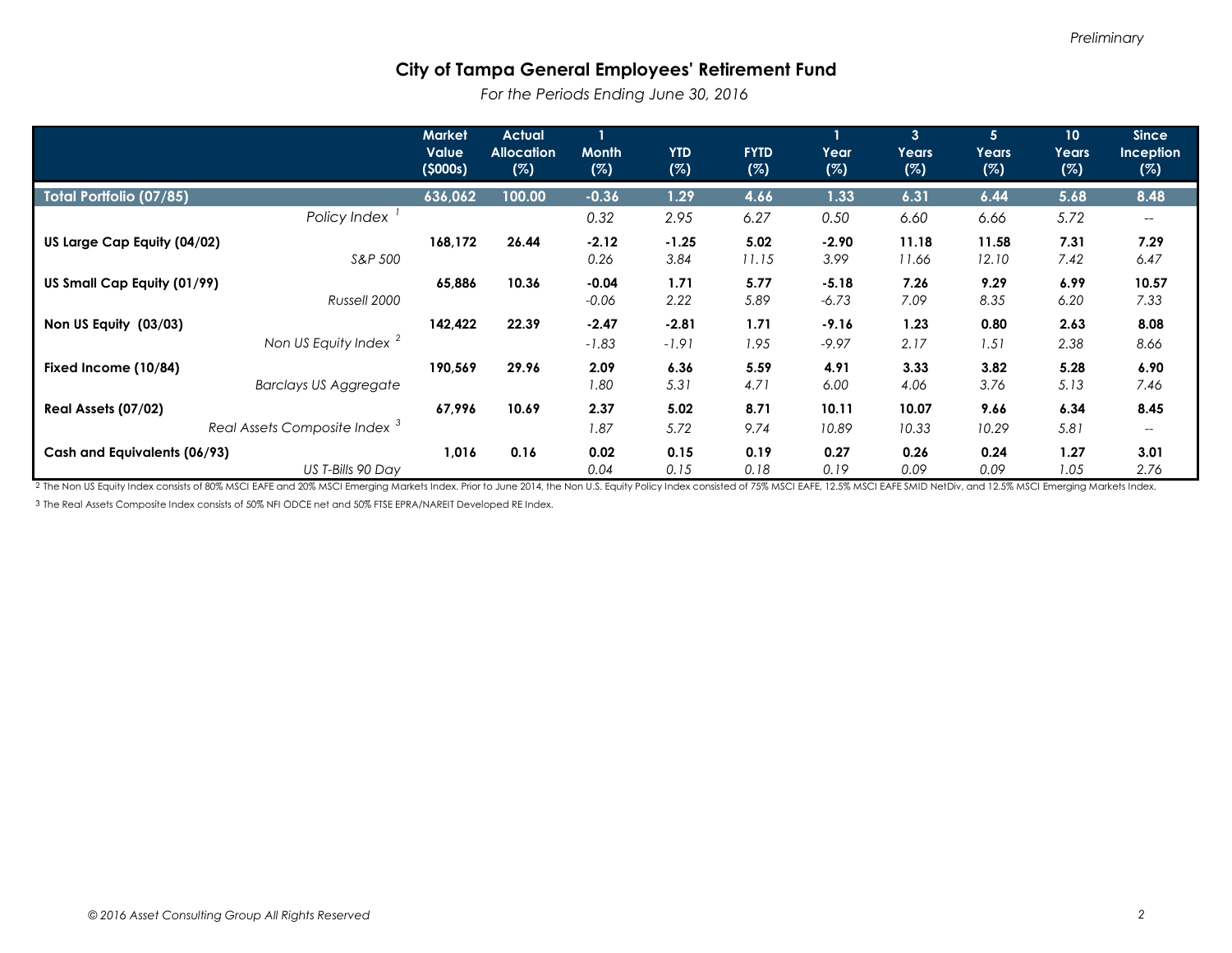*For the Periods Ending June 30, 2016* 

|                                                                     | <b>Market</b><br>Value<br>(5000s) | <b>Actual</b><br><b>Allocation</b><br>(%) | $\mathbf{1}$<br><b>Month</b><br>(%) | <b>YTD</b><br>(%)  | <b>FYTD</b><br>(%)       | 1<br>Year<br>(%)    | 3 <sup>1</sup><br>Years<br>(%) | 5 <sup>1</sup><br>Years<br>(%) | 10 <sup>°</sup><br>Years<br>(%) | <b>Since</b><br>Inception<br>(%) |
|---------------------------------------------------------------------|-----------------------------------|-------------------------------------------|-------------------------------------|--------------------|--------------------------|---------------------|--------------------------------|--------------------------------|---------------------------------|----------------------------------|
| US Large Cap Equity (04/02)                                         |                                   | 26.44<br>168,172                          | $-2.12$                             | $-1.25$            | 5.02                     | $-2.90$             | 11.18                          | 11.58                          | 7.31                            | 7.29                             |
|                                                                     | S&P 500                           |                                           | 0.26                                | 3.84               | 11.15                    | 3.99                | 11.66                          | 12.10                          | 7.42                            | 6.47                             |
| Waddell & Reed Investment Management (12/04)<br>Russell 1000 Growth |                                   | 84,981<br>13.36                           | $-2.04$<br>$-0.39$                  | $-3.62$<br>1.36    | 3.92<br>8.78             | $-1.79$<br>3.02     | 13.44<br>13.07                 | 11.96<br>12.35                 | 8.79<br>8.78                    | 9.05<br>8.29                     |
| Dodge & Cox Incorporated (04/02)                                    | 83,191                            | 13.08                                     | $-2.00$                             | 1.49               | 6.38                     | $-3.89$             | 8.80                           | 10.99                          | 5.65                            | 7.51                             |
|                                                                     | Russell 1000 Value                |                                           | 0.86                                | 6.30               | 12.29                    | 2.86                | 9.87                           | 11.35                          | 6.13                            | 6.77                             |
| US Small Cap Equity (01/99)                                         | 65,886                            | 10.36                                     | $-0.04$                             | 1.71               | 5.77                     | $-5.18$             | 7.26                           | 9.29                           | 6.99                            | 10.57                            |
|                                                                     | Russell 2000                      |                                           | $-0.06$                             | 2.22               | 5.89                     | $-6.73$             | 7.09                           | 8.35                           | 6.20                            | 7.33                             |
| WTC SC 2000 (01/99)                                                 | 34,922<br>Russell 2000            | 5.49                                      | 0.57<br>$-0.06$                     | 3.29<br>2.22       | 8.09<br>5.89             | $-3.32$<br>$-6.73$  | 10.86<br>7.09                  | 11.85<br>8.35                  | 9.80<br>6.20                    | 11.01<br>7.33                    |
| <b>ClariVest Asset Management (07/07)</b>                           | 14,702                            | 2.31                                      | $-1.47$                             | $-1.05$            | 3.47                     | $-8.00$             | 9.84                           | 10.64                          | $- -$                           | 5.02                             |
|                                                                     | Russell 2000 Growth               |                                           | $-0.46$                             | $-1.59$            | 2.66                     | $-10.75$            | 7.74                           | 8.51                           | 7.15                            | 6.12                             |
| LMCG Small Cap Value (07/16)                                        | 16,262                            | 2.56                                      | $\sim$ $-$                          | $\sim$ $-$         | $\overline{\phantom{a}}$ | $\sim$ $-$          | $\sim$ $-$                     | $- -$                          | $\sim$ $-$                      | $\sim$ $-$                       |
|                                                                     | Russell 2000 Value                |                                           | 0.30                                | 6.08               | 9.13                     | $-2.58$             | 6.36                           | 8.15                           | 5.15                            | $\hspace{0.05cm} \ldots$         |
| Non US Equity (03/03)                                               | 142.422                           | 22.39                                     | $-2.47$                             | $-2.81$            | 1.71                     | $-9.16$             | 1.23                           | 0.80                           | 2.63                            | 8.08                             |
| Non US Equity Index <sup>2</sup>                                    |                                   |                                           | $-1.83$                             | $-1.91$            | 1.95                     | $-9.97$             | 2.17                           | 1.51                           | 2.38                            | 8.66                             |
| <b>Int'l Developed Markets Equity</b>                               |                                   |                                           |                                     |                    |                          |                     |                                |                                |                                 |                                  |
| Marathon-London International Fund (08/15)                          | 57,182                            | 8.99                                      | $-5.05$                             | $-6.04$            | $-0.52$                  |                     | $- -$                          | $- -$                          | $\sim$ $\sim$                   | $-9.94$                          |
|                                                                     | <b>MSCI EAFE</b>                  |                                           | $-3.32$                             | $-4.04$            | 0.52<br>$-0.98$          | $-9.72$             | 2.52                           | 2.15                           | 2.05<br>3.01                    | $-11.56$                         |
| Fisher Investments (07/03)                                          | 58,360<br><b>MSCIEAFE</b>         | 9.18                                      | $-3.48$<br>$-3.32$                  | $-5.69$<br>$-4.04$ | 0.52                     | $-11.27$<br>$-9.72$ | 1.80<br>2.52                   | 1.53<br>2.15                   | 2.05                            | 7.38<br>6.83                     |
|                                                                     | <b>MSCI EAFE Value</b>            |                                           | $-4.90$                             | $-6.18$            | $-3.63$                  | $-14.91$            | 0.42                           | 0.61                           | 0.78                            | $-16.37$                         |
|                                                                     | <b>MSCI EAFE Growth</b>           |                                           | $-1.75$                             | $-1.91$            | 4.66                     | $-4.44$             | 4.55                           | 3.61                           | 3.25                            | 7.18                             |
| <b>Emerging Markets Equity</b>                                      |                                   |                                           |                                     |                    |                          |                     |                                |                                |                                 |                                  |
| Aberdeen Asset Management (06/08)                                   | 26.881                            | 4.23                                      | 6.05                                | 12.93              | 13.88                    | $-2.94$             | $-0.37$                        | 0.33                           | $\sim$ $\sim$                   | 3.95                             |
| <b>MSCI Emerging Markets</b>                                        |                                   |                                           | 4.10                                | 6.60               | 7.38                     | $-11.71$            | $-1.21$                        | $-3.44$                        | 3.88                            | $-1.80$                          |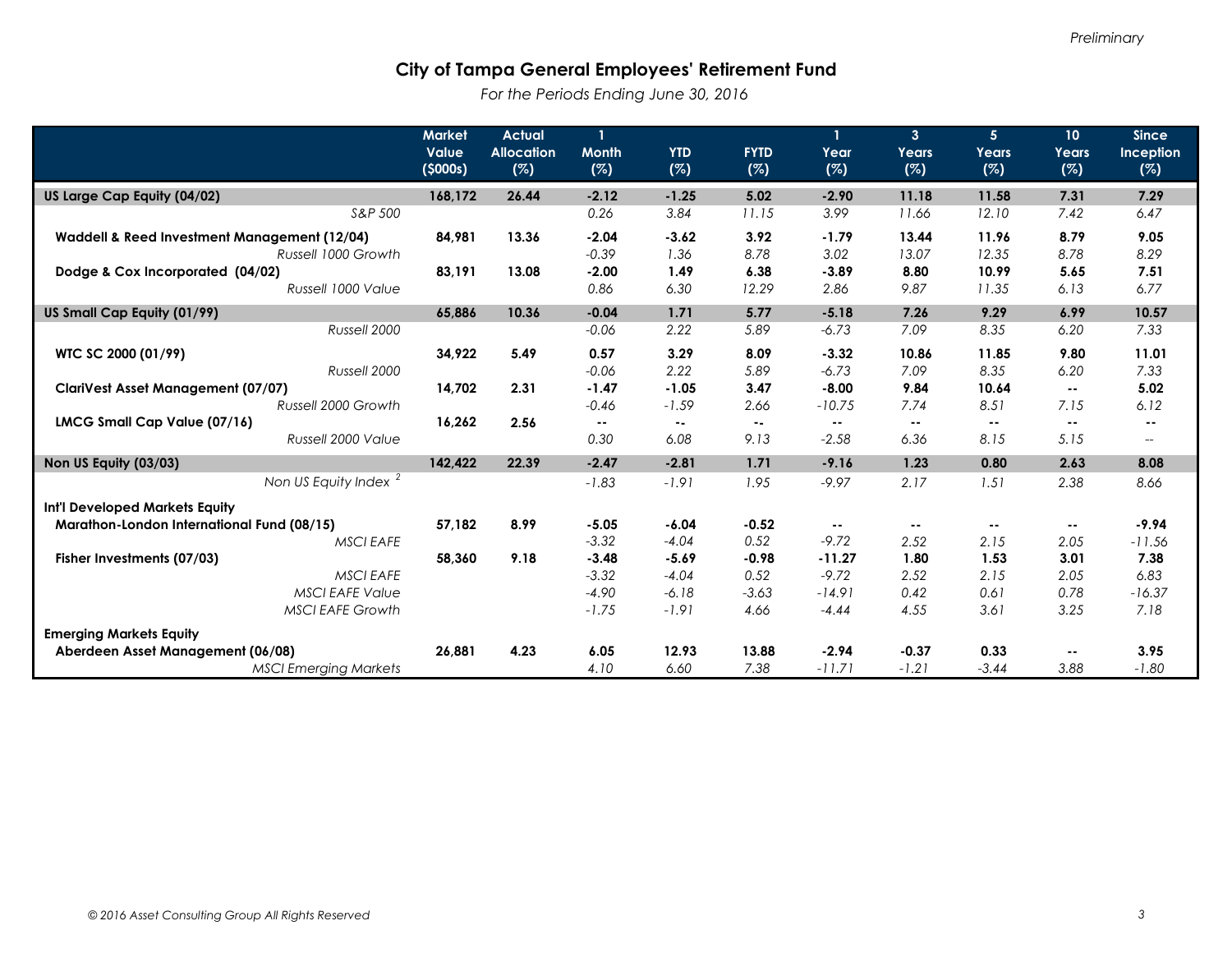*For the Periods Ending June 30, 2016*

|                                                                                       | <b>Market</b><br><b>Value</b><br>(5000s) | <b>Actual</b><br><b>Allocation</b><br>(%) | <b>Month</b><br>(%) | <b>YTD</b><br>(%)                    | <b>FYTD</b><br>(%)    | Year<br>(%)           | 3 <sup>2</sup><br>Years<br>(%) | 5 <sup>1</sup><br>Years<br>(%) | 10<br><b>Years</b><br>(%) | <b>Since</b><br>Inception<br>(%) |
|---------------------------------------------------------------------------------------|------------------------------------------|-------------------------------------------|---------------------|--------------------------------------|-----------------------|-----------------------|--------------------------------|--------------------------------|---------------------------|----------------------------------|
| Fixed Income (10/84)                                                                  | 190,569                                  | 29.96                                     | 2.09                | 6.36                                 | 5.59                  | 4.91                  | 3.33                           | 3.82                           | 5.28                      | 6.90                             |
| <b>Barclays US Aggregate</b>                                                          |                                          |                                           | 1.80                | 5.31                                 | 4.71                  | 6.00                  | 4.06                           | 3.76                           | 5.13                      | 7.46                             |
| Taplin, Canida & Habacht (03/97)<br><b>Barclays US Aggregate</b>                      | 69,003                                   | 10.85                                     | 1.80<br>1.80        | 5.56<br>5.31                         | 4.94<br>4.71          | 5.08<br>6.00          | 4.01<br>4.06                   | 4.20<br>3.76                   | 5.49<br>5.13              | 5.94<br>5.58                     |
| State Street Global Advisors (06/03)<br><b>Barclays US Aggregate</b>                  | 60,494                                   | 9.51                                      | 1.80<br>1.80        | 5.33<br>5.31                         | 4.74<br>4.71          | 6.03<br>6.00          | 4.07<br>4.06                   | 3.79<br>3.76                   | 5.25<br>5.13              | 4.45<br>4.37                     |
| Brandywine (02/12)<br>Citigroup World Govt Bond                                       | 61,072                                   | 9.60                                      | 2.72<br>3.69        | 8.33<br>10.74                        | 7.20<br>9.39          | 3.65<br>11.26         | 1.95<br>2.65                   | $- -$<br>1.18                  | $- -$<br>4.22             | 2.50<br>0.49                     |
| Real Assets (07/02)                                                                   | 67,996                                   | 10.69                                     | 2.37                | 5.02                                 | 8.71                  | 10.11                 | 10.07                          | 9.66                           | 6.34                      | 8.45                             |
| Real Assets Composite Index <sup>3</sup>                                              |                                          |                                           | 1.87                | 5.72                                 | 9.74                  | 10.89                 | 10.33                          | 10.29                          | 5.81                      | $\overline{\phantom{a}}$         |
| <b>Core Real Estate</b><br><b>UBS Global Asset Management (09/00)</b><br>NFI ODCE Net | 39,791                                   | 6.26                                      | 1.78<br>0.00        | 3.89<br>1.97                         | 7.03<br>5.14          | 10.70<br>8.75         | 11.26<br>11.27                 | 10.95<br>11.24                 | 6.58<br>5.00              | 8.62<br>7.14                     |
| <b>Opportunistic Real Estate</b><br>Private Real Estate (06/04)                       | 818                                      | 0.13                                      | 3.74                | 6.23                                 | 7.88                  | 13.57                 | 26.30                          | 20.54                          | 0.38                      | 2.75                             |
| <b>Global REITs</b><br>CBRE Clarion (07/09)<br>FTSE EPRA/NAREIT Dev RE                | 27,387                                   | 4.31                                      | 3.20<br>3.75        | 6.71<br>9.38                         | 11.15<br>14.19        | 9.75<br>12.57         | 7.92<br>8.94                   | 7.59<br>8.62                   | $- -$<br>5.00             | 13.16<br>14.13                   |
| Cash and Equivalents (06/93)<br><b>Private Real Estate Residual Cash</b>              | 1,016<br>46                              | 0.16<br>0.01                              | 0.02<br>--          | 0.15<br>$\qquad \qquad \blacksquare$ | 0.19<br>$\sim$ $\sim$ | 0.27<br>$\sim$ $\sim$ | 0.26<br>--                     | 0.24<br>--                     | 1.27<br>--                | 3.01<br>--                       |

Dates reflect the first full month of performance.

FYTD: Fiscal year ending September.